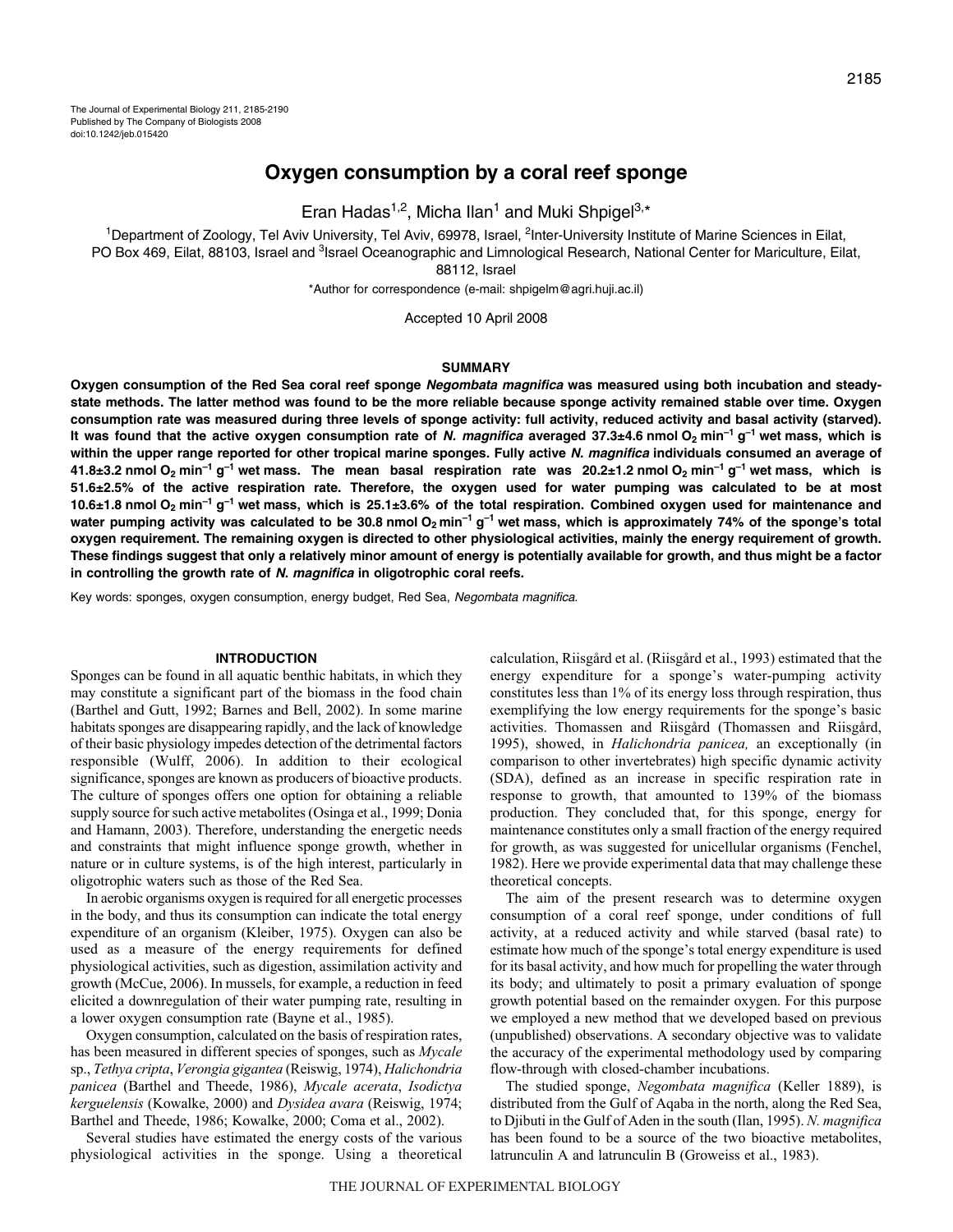# 2186 E. Hadas, M. Ilan and M. Shpigel

Several experimental methods have been used to measure oxygen consumption rate in sponges, but the most frequently used is the incubation method (Cotter, 1978; Thomassen and Riisgård, 1995; Kowalke, 2000). However, it was noted that incubation in a metabolic chamber lowered sponge activity, consequently affecting its oxygen consumption rate (Simpson, 1984). The flow-through and steady-state systems partially overcome the problem of water re-filtration by the sponge (reviewed by Riisgård, 2001). In this system the organism is kept in an almost unaltered environment by the continuous supply of fresh seawater. Several studies such as that by Cotter (Cotter, 1978), have employed this method to measure oxygen consumption in sponges.

Various sensors have also been employed in studies of oxygen consumption. The most commonly used methods for oxygensensing are polarographic electrodes, a chemical procedure developed from the Winkler method (Winkler, 1888), couloximetry, and the relatively novel method of optrodes (Gatti et al., 2002). The main advantage of the latter method is that, unlike the polarographic electrodes, the optrode does not consume oxygen, its drift over time is expected to be low, and it is not stirring dependent, thus enabling oxygen measurements in changing flow regimes (Gatti et al., 2002).

# **MATERIALS AND METHODS**

# **Influence of water exchange rate on sponge clearance rate**

Preliminary observations indicated that reduction of water exchange rate through the aquaria caused the contraction of the sponge oscula (exhalant openings), thus changing its filtration rate and consequently its activity level. Sponge filtration rate (ml water  $min^{-1} g^{-1}$  sponge) could not be measured directly because this would require simultaneous recording of the outflow current velocity and the diameter of all oscula [*N. magnifica* has on average  $4.6\pm0.94$  oscula per 10 g (wet mass) sponge (this study)]. The removal efficiency of the cyanobacterium *Synechococcus* sp. was found to be practically 100% [99.3±1.2 (s.d.), *N*=28] in all natural concentrations that ranged between 15 000 and 60 000 cells  $ml^{-1}$ (E.H., unpublished data). Therefore, the clearance rate (CR) of this prevalent cyanobacterium was used as an indicator of the sponge filtration rate (FR) since under such conditions the sponge CR equals its FR (Riisgård, 2001).

The FR of *N. magnifica* was measured under high, medium and low water exchange rates (635 $\pm$ 6 ml min<sup>-1</sup>, 355 $\pm$ 1 ml min<sup>-1</sup> and  $165\pm2$  ml min<sup>-1</sup>, respectively). The experimental system consisted of eight identical plastic 3.5 l containers supplied with a small water pump to mix the water and maintain a constant water flow over the sponge at all inflow water rates, and thereby avoid any effect of this factor on sponge activity (Vogel, 1978). Seven containers were each stocked with a single individual sponge and the eighth was left empty and used as a control. Fresh seawater was supplied to each container from a 20 l header tank at an initial high flow rate. The water inside the header tank and the sponge aquaria was continuously mixed at a rate of  $1001 \text{min}^{-1}$  and  $101 \text{min}^{-1}$ , respectively. After 2 h of acclimatization, water samples were collected from the containers' outflow and from the header tank (representing the containers' inflow water). The header tank was sampled twice, before and after sample collection from the containers; the second sample was needed to compensate for possible changes in plankton/particle concentrations during a sampling period that was shorter than 4 min. All water samples were collected in duplicates of 1.5 ml and were fixed in glutaraldehyde (G-5882; Sigma, Rehorot, Israel) at a final concentration of 6%. The same experimental procedure was applied when testing the other

two exchange rates, measured consecutively on the same sponge individuals. The amount of *Synechococcus* sp. in the water samples was counted in a flow cytometer (FACScan, Becton Dickinson, Franklin Lakes, NJ, USA) using standard procedures (Marie et al., 2000).

Sponge CR was determined using the following formula (Riisgård, 2001):

$$
CR = FR = Fl \times \frac{C_1 - C_2}{C_2},\tag{1}
$$

where Fl is the flow rate through the container (ml min<sup>-1</sup>) and  $C_1$ and  $C_2$  are the concentration (cells  $ml^{-1}$ ) of *Synechococcus* cells in inflow and outflow water, respectively.

### **Sponges and seawater**

Individuals of *Negombata magnifica* were taken randomly from a stock of sponges cultured at the northern end of the Gulf of Aqaba (Hadas et al., 2005). These sponge individuals were already attached to PVC plates. This provided complete intact individual sponges for all measurements, thus reducing to a minimum stress related to sponge translocation and positioning in the experimental systems. The laboratory work was conducted at the Interuniversity Institute (IUI), Eilat, Israel. For all the experiments non-filtered, ambient water was pumped directly from the sea. The experiments were conducted in winter when water temperature was 22.5±1°C. Sponges were brought into the laboratory 24 h prior to the beginning of the experiment to acclimatize them to the experimental set-up. During acclimatization, sponges were kept in individual 3.5 l tanks with a constant supply of flow-through seawater at a rate of about  $1 \text{ l min}^{-1}$ .

# **Measurement of respiration at three activity levels**

Three respiration rates were defined, following those measured by Thompson and Bayne (Thompson and Bayne, 1972) for *Mytilus edulis*: (1) when the sponge is fully active and pumping water; (2) when the sponge is at basal (routine) activity; and (3) when the pumping activity has ceased but the sponge still maintains a high level of activity. Measurement of the three respiration rates (*sensu* Thompson and Bayn, 1972) was carried out in a three-step experiment in which values were recorded repeatedly in seven sponges, using the steady-state system (each sponge was measured once). In the first step, water flow was set to  $600 \text{ ml min}^{-1}$  to measure the respiration rate of an active sponge. Active oxygen consumption was defined as the amount of oxygen consumed when the oscula are wide open and both filtration and digestion processes are active.

After this measurement, the water flow was reduced to  $100 \text{ ml min}^{-1}$ , thus causing the sponge to stop its filtration activity. Oxygen measurement was carried out within 30 min after most of the sponge's oscula had contracted, indicating significant decrease in pumping activity, defined as reduced activity state.

The final measurement was performed 14 h later, during which the sponges were supplied with seawater filtered online by a  $0.2~\mu m$ mesh size filter (Suporlife 200, PALL, Biopharmaceuticals, East Hills, NY, USA), at a constant rate of 100 ml  $min^{-1}$ . In each activity level, water samples were collected simultaneously from the inflow and outflow currents directly into 50 ml calibrated glass bottles (three consecutive replicates for each measurement at 5 min intervals).

Oxygen concentration in each sampling bottle was determined using a Winkler automatic titrator (702 SM Titrino, Metrohm, Switzerland). The oxygen concentrations in the inflow and outflow water were determined as the mean value of the three replicates.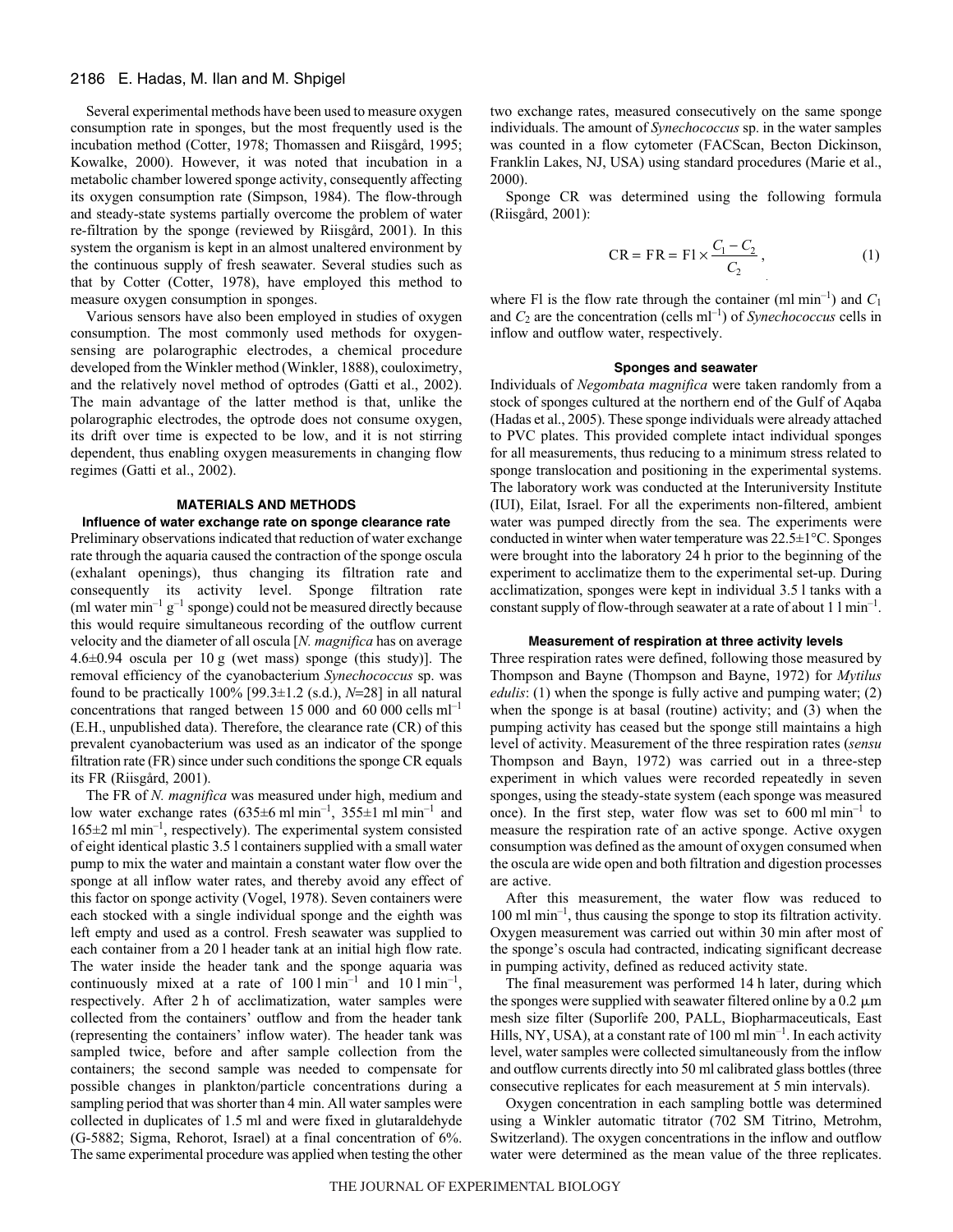The sponge respiration rate in the steady-state system was calculated using the following equation:

$$
\dot{M}_{\text{O}_2} = \text{Fl} \times \frac{C_1 - C_2}{\text{wet mass}},\tag{2}
$$

where  $\dot{M}_{\text{O}_2}$  is the respiration rate in a steady-state system (nmol  $O_2 \text{min}^{-1} g^{-1}$  wet mass), Fl is the water flow rate (ml min<sup>-1</sup>) and  $C_1$  and  $C_2$  are the oxygen concentration in inflow and outflow water, respectively. The average respiration rate of all sponges was determined as the linear regression coefficient between the individual respiration rates and the sponge size.

# **Respiration in a steady-state system**

The methodology of the steady-state oxygen measurement was adapted from the system described by Riisgård (Riisgård, 2001) and oxygen concentration was determined using Winkler's method (Winkler, 1888).

Respiration rate of 17 individual sponges in full activity was measured in a 11 Perspex respiration chamber constantly supplied with unfiltered seawater (each sponge was measured once). A single pre-weighed sponge individual was placed in a respiration chamber that was sealed and mounted on top of a magnetic stirrer, to guarantee mixing of the water. The water flow rate to the chamber was adjusted to the desired value, maintaining a measurable oxygen gradient between the inflow and outflow water, while also keeping the sponge active. The oxygen concentrations in this experiment were determined by the Winkler method and all measurement procedures and calculations were identical to those performed in the former experiment in the steady-state system.

Each day, prior to measurements, the respiration chamber was sealed without a sponge inside, water exchange rate was set to 100 ml min<sup>-1</sup>, inflowing and outflowing water were sampled, and the oxygen concentration was measured to estimate non-specific oxygen consumption that could potentially result from respiration of planktonic organisms and from oxidation of organic compounds in the water (chemical oxygen demand).

# **Respiration in an incubation system**

The oxygen measurements were carried out in a Perspex respiration chamber with an effective volume of 4740 ml, equipped with a water pump to ensure water mixing. The respiration rate of nine different sponges in the incubation system was measured; each was measured once. Sponges were acclimatized to the experimental chamber for 2 h prior to measurements, during which fresh seawater was constantly supplied. The metabolic chamber was then sealed and the oxygen concentration was recorded each second for 40 min using an optrode. Because of the low ratio between sponge respiration rate and chamber volume, the oxygen concentration inside the chamber never decreased below 95% of the initial concentration. Measurement started only when the sponge oscula were wide open, indicating that the sponge was actively pumping water. Concomitantly, a control oxygen measurement without a sponge was conducted in the same manner to estimate the electrode drift and the rate of biological oxygen demand (BOD). The changes in oxygen concentration detected in the control measurements were used to correct the sponge's measured oxygen consumption rate.

Oxygen concentration was measured using a single optrode (Ocean Optics Inc., Dunedin, FL, USA) connected *via* fiber optics to a light source (LS-450) and to a spectrometer (USB2000; Ocean Optics Inc.). The operation software OOIBase $32^{TM}$  (Ocean Optics) controlled the system and the data were logged automatically into a computer. The optrode was calibrated at the beginning of each working day according to the Ocean Optics operation manual (Klimant et al., 1995). The reference for the calibrations was determined using the Winkler method.

The rate of change in oxygen concentration in the respiration chamber was determined as the linear regression coefficient. The respiration rate was analyzed during two phases of the measurement. The first was throughout the initial 6 min of the measurement, and the second started 15 min after sealing the chamber and lasted 10 min. The sponge respiration rate  $(M<sub>O2</sub>)$  in the incubation system was calculated by the following equation:

$$
\dot{M}_{\text{O}_2\text{in}} = \frac{(R_2 - R_1) \times C \times 1000}{32 \times 1440 \times \text{wet mass}},
$$
\n(3)

where  $\dot{M}_{\text{O}_2\text{in}}$  is the oxygen consumption rate in the incubation chamber, expressed in nmol  $O_2$  min<sup>-1</sup> g<sup>-1</sup> wet mass sponge;  $R_1$  and *R*2 are the regression coefficients for sponge respiration and control (each expressed as p.p.m.  $O_2$  day<sup>-1</sup>; respiration rate had a negative value and the control always had a positive value); and *C* is the net chamber volume (i.e. excluding sponge volume). The units obtained from the regression were in mg $O_2$  24 h<sup>-1</sup>. By dividing the numerator by 32 the oxygen consumption rate is converted to mmol  $O_2$  and by further dividing by 1440 it is converted to minutes.

### **Statistical analysis**

Statistical analyses were performed using JMPIN (v 5.0.1a, SAS Institute Inc., Cary, NC, USA). Variance homogeneity was assessed by Bartlett's test, and the Shapiro–Wilk test was used to check for normality. Data sets were log transformed when necessary to meet the requirements of normality and homogeneity of variance. Difference between the respiration rates at the three activity levels was tested by applying a one-way ANOVA model with random effect (the difference between the seven sponges), analyzed using the residual maximum likelihood (REML) method.

# **RESULTS**

# **Water flow rate effect on filtration**

The filtration rate of *Negombata magnifica* was correlated to water flow rate through the container (Fig. 1). When sponges were supplied with water flow rate of about 600 ml  $min^{-1}$ , they filtered on average 10.5 $\pm$ 1.4 ml min<sup>-1</sup> g<sup>-1</sup> wet mass. When water exchange rate was reduced to 300 ml  $min^{-1}$ , sponge filtration rate significantly decreased (one way ANOVA, *F*2,18=14.5, *P*<0.001) to 8.1 $\pm$ 0.9 ml min<sup>-1</sup> g<sup>-1</sup> wet mass, a drop of 23% relative to the filtration rate at the higher water flow rate. Further reduction in water flow rate to 100 ml  $min^{-1}$  resulted in a considerable fall in filtration rate to only 2.52 $\pm$ 0.58 ml min<sup>-1</sup> g<sup>-1</sup> wet mass, which is 76% less than the maximal filtration rate recorded in this experiment. In the control container without sponges, differences of up to 5% in concentration of *Synechococcus* sp. cells were recorded between the inflow and the outflow water (compared to a decrease of more than 20% in the sponge containers).

# **Oxygen consumption rate in a steady-state system**

The oxygen consumption of *N. magnifica* measured in a steadystate system indicated a significant linear fit between the sponge respiration rate and its wet mass (Fig. 2, regression model I,  $y=37.3x+56$ ,  $r^2=0.8$ ,  $N=17$ ,  $P<0.01$ ). By using the regression coefficient it was estimated that *N. magnifica* oxygen consumption was 37.3±4.6 (± s.e.m.) nmol O<sub>2</sub> min<sup>-1</sup> g<sup>-1</sup> wet mass.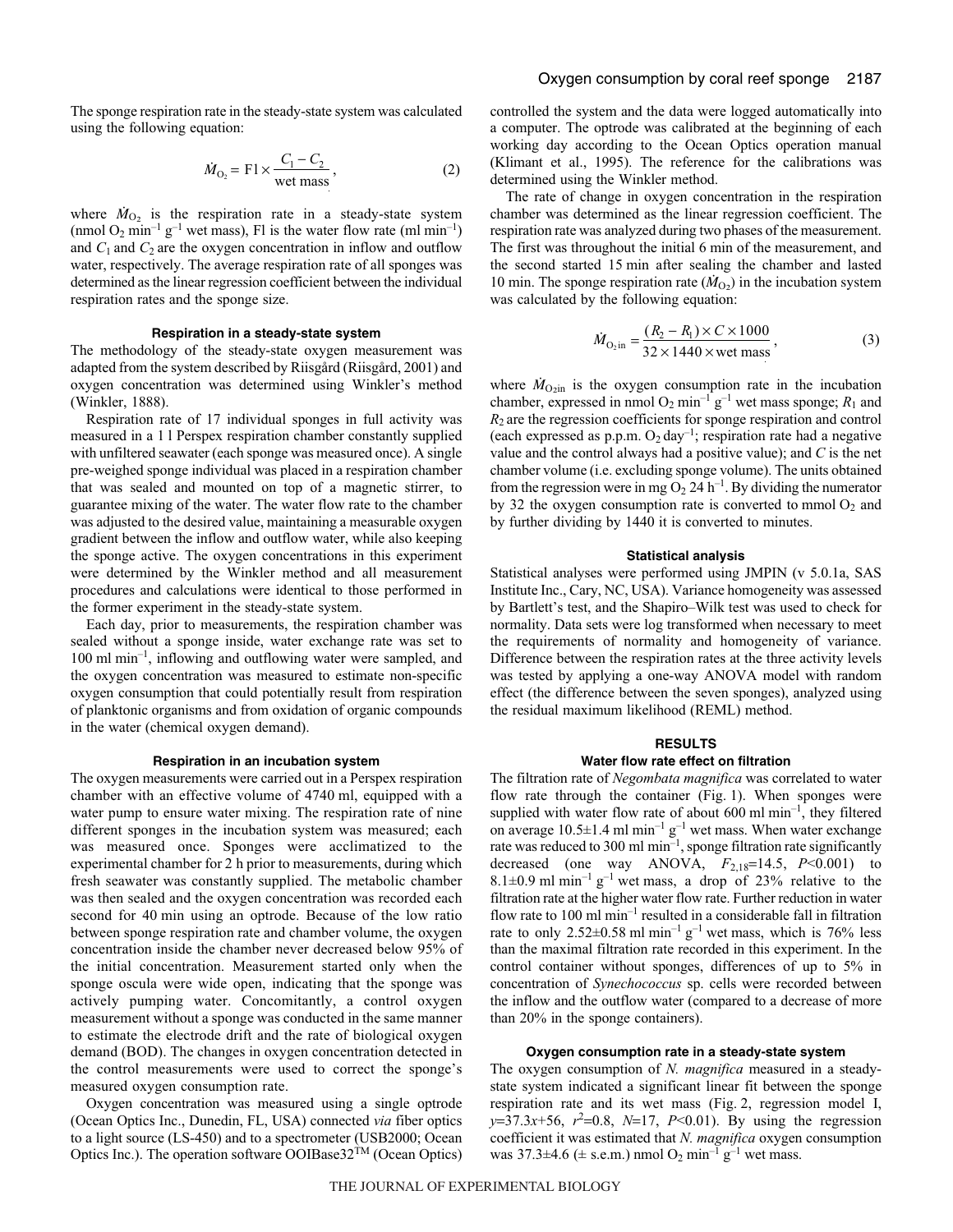

Fig. 1. Negombata magnifica mean filtration rates maintained under three different water exchange rates. Error bars indicate standard error of the mean (s.e.m.) and different letters indicate statistically significant differences  $(P<0.05)$ ,  $N=7$ .

### **Oxygen consumption rate in the incubation system**

The average respiration rate during the first  $6 \text{ min}$  of the measurement was 29.1 $\pm$ 2.8 nmol O<sub>2</sub> min<sup>-1</sup> g<sup>-1</sup> wet mass, significantly decreasing to  $14.4 \pm 1.4$  nmol O<sub>2</sub> min<sup>-1</sup> g<sup>-1</sup> wet mass during the period 15–25 min post chamber sealing (paired *t*-test, d.f.=8, *t*=5.5, *P*<0.001). No linear regression could be fitted between the oxygen demand for the two time frames and the sponge wet mass (slope $\neq$ 0,  $r^2$ =0.2, *N*=9, *P*=0.26 and slope $\neq$ 0,  $r^2$ =0.3, *N*=9,  $P=0.1$ , respectively, Fig. 3).

In all trials the control measurement showed a minor increase in oxygen concentration inside the chamber because of a constant drift of the optrode. Nevertheless, the background noise-to-signal ratio was always less than 0.1.

### **Respiration at three activity levels**

Sponge respiration rates at the various activity levels differed significantly  $(F_{8,20}=17.5, P<0.001;$  Fig. 4). The mean oxygen consumption of the sponge at the beginning of the experiment (active stage) was  $41.8\pm3.2$  nmol O<sub>2</sub> min<sup>-1</sup> g<sup>-1</sup> wet mass. Thirty minutes after the water flow rate was reduced (reduced activity stage), average oxygen consumption had significantly decreased to 31.3±1.8 nmol O<sub>2</sub> min<sup>-1</sup> g<sup>-1</sup> wet mass, a reduction of 25.1±3.6% relative to the rate at full activity level. At the third measurement (basal stage), the sponges' oxygen consumption had further decreased to 20.2 $\pm$ 1.2 nmol O<sub>2</sub> min<sup>-1</sup> g<sup>-1</sup> wet mass, a reduction of 51.6±2.5% relative to a fully active sponge.

# **DISCUSSION**

# **Evaluation of the experimental method**

Water pumping rates of *N. magnifica* were manipulated by changing the water flow rates into the chamber in which the sponge was held. It is not clear why the reduction of water flow rate in the experimental set-up affected the sponge. None of the measured water quality parameters (oxygen, nitrate, total nitrogen, ammonia and silica) were significantly changed by the alteration of the water flow rate. Moreover, it was shown that the number of planktonic cells in the water had no effect on sponge activity (E.H., data not shown). The advantage of manipulating the sponge activity by decreasing the water flow rate through the respiration chamber lies in the immediate response of the sponge. In this case the sponges remained in good



Fig. 2. Negombata magnifica oxygen consumption as a function of sponge size, measured in a flow-through system. Bars indicate the s.e.m. (N=3). A linear regression model was fitted to the data:  $y=37.3x+56.9$ .  $r^2=0.8$ , <sup>P</sup><0.001, N=17.

physiological condition and thus unbiased oxygen measurements were more likely. Because of the constant water exchange in a flowthrough system, it is reasonable to assume that no deleterious compounds that might affect sponge activity could accumulate in the aquaria.

The influence of water flow rate on sponge activity has a direct bearing on the particular experimental system to be deployed. Whereas in a steady-state system it can be controlled, in the commonly used incubation system water exchange does not take place. Thus the latter system might not be suitable for measurement of oxygen consumption rates of a sponge, including *N. magnifica*. Indeed, comparison of the mean active respiration rate of *N. magnifica* between the two tested systems revealed that oxygen consumption measured in the steady-state system was 22% higher than the mean value measured during the first 6 min, using the incubation method



Fig. 3. Negombata magnifica respiration rates measured in an incubation chamber. Filled circles indicate measurements during the first 6 min when sponges were fully active; open circles indicate oxygen consumption rate after 15-25 min of incubation. Pairs of open and filled circles are connected with lines to emphasize that they represent consecutive measurements on the same sponge.  $N=9$ .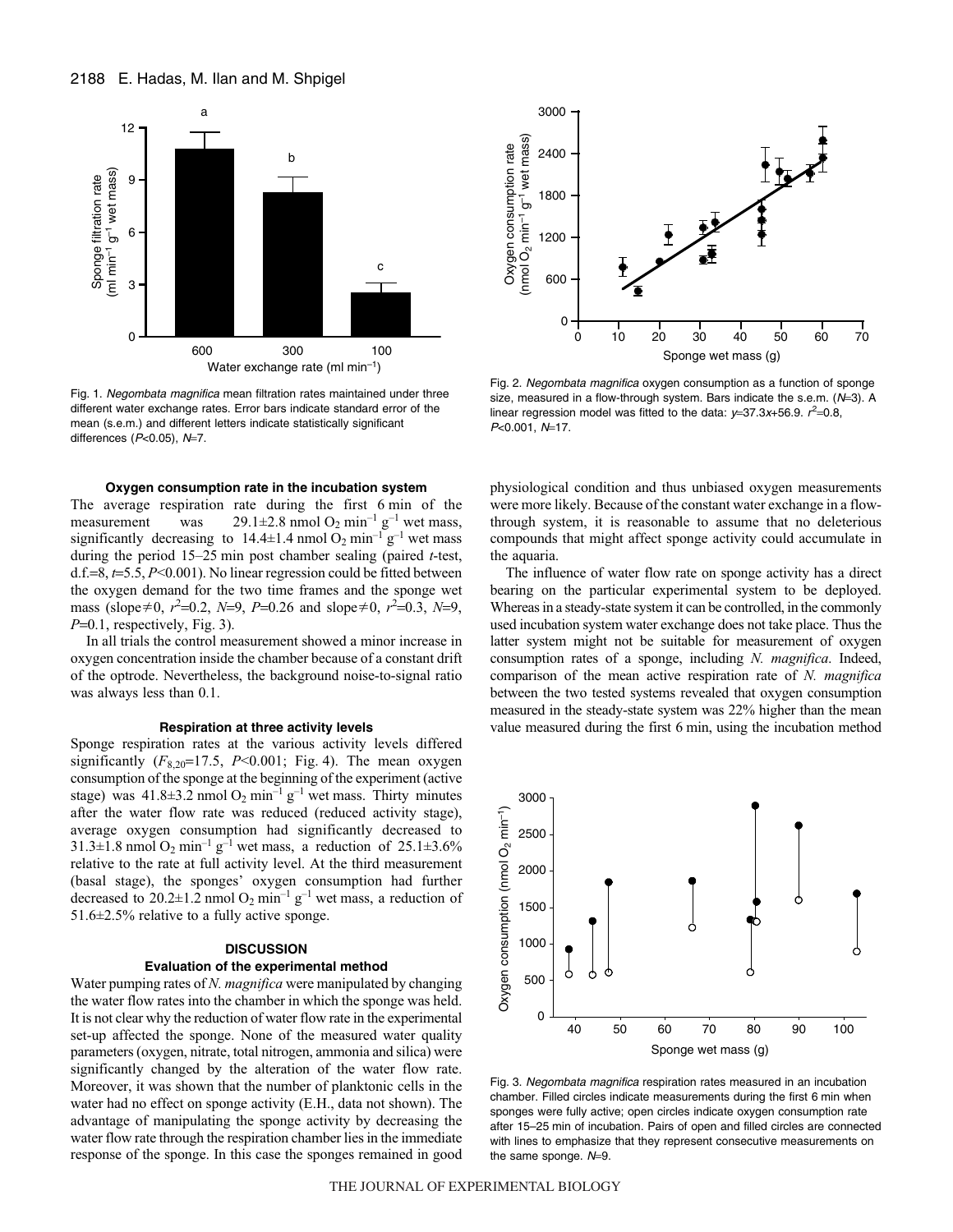

Fig. 4. Negombata magnifica oxygen consumption rate at three activity levels (see text). The bars represent s.e.m. and different letters indicate significant difference ( $P<0.05$ ) between the means of the treatments.  $N=7$ .

 $(37.3\pm4.6 \text{ and } 29.1\pm2.8 \text{ nmol O}_2\text{ min}^{-1} \text{ g}^{-1}$  wet mass, respectively), although the latter is within the confidence limits (95%) of the former. Moreover, sponge mean oxygen consumption in the incubation system was not stable over time and within 15–25 min it had decreased to 14.4 $\pm$ 1.4 nmol O<sub>2</sub> min<sup>-1</sup> g<sup>-1</sup> wet mass, which is only 40% of the level found in the steady-state system. This oxygen consumption level is similar to that found in the present study for the sponge basal activity.

It was hypothesized that the manipulation carried out in the present experiment would result in a lower than normal metabolic rate in the sponge (Ortmann and Grieshaber, 2003). If so, this would mean that the estimated amount of energy is a minimal value, and that under 'better' experimental conditions the energy expenditure for maintenance would be higher, with a consequent reduction in the estimated proportion of energy spent on water filtration. As a consequence, the proportion between the various activities might change, but this would not change the fact that most of the *N. magnifica* energy is used for maintenance and water propulsion.

# **Sponge energy expenditure**

The oxygen consumption of *N. magnifica* in the active state was found to be within the range of other tropical marine sponges (Table 1), higher than the respiration rate of Antarctic sponges but lower than that, of, for example, temperate calcareous sponge *Syconciliatum* (Cotter, 1978). Great interspecies variability in oxygen consumption rate of sponges obviously exists within the same habitat (Table 1).

The oxygen consumption and filtration rates that were found for *H. panicea* (Thomassen and Riisgård, 1995) were 0.6 ml  $O_2h^{-1}g^{-1}$ (dry mass) and 28.35 ml min<sup>-1</sup>  $g^{-1}$  (dry mass). It was found here that *N. magnifica* consumed 0.33 ml O<sub>2</sub>  $h^{-1}g^{-1}$  (dry mass) and filtered water at a rate of 70 ml  $\text{min}^{-1}$  g<sup>-1</sup> (dry mass). These results show that the latter species is more efficient in terms of water pumping, possibly as an adaptation to the oligotrophic conditions at the northern end of the Red Sea.

Realizing the existence of a positive correlation between sponge filtration rate and water flow rate through the respiration chamber allowed reduction of the sponge FR to about 25% of the maximal rate (Fig. 1). The instantaneous reaction of a sponge to such manipulation enabled measurement of filtration rate within 30 min after reduction in water exchange rate, which should minimize the effect of other physiological processes (e.g. digestion) on sponge oxygen consumption.

The amount of oxygen required for water pumping activity (maximally 10.6 $\pm$ 1.8 nmol O<sub>2</sub> min<sup>-1</sup> g<sup>-1</sup> wet mass) was about 25% of the sponge's total oxygen consumption. This empirical result is much higher than that estimated for *Halichondria panicea* [<1% (Riisgård et al., 1993)], but it is lower than the level of about 50% reported for other filter feeders, such as the bivalves *Mytilus edulis* and *Cardium edule* (reviewed by Newell and Branch, 1980). It is also in accordance with the model proposed by Willows (Willows, 1992), who demonstrated that under low food concentrations (as in the oligotrophic coral reefs of the Red Sea) the energy expenditure for water filtration of suspension feeders is high (the animal has to filter more water in such environments) and probably sets the upper limit for the filtration rate.

The basal energetic needs of *N. magnifica*, defined as the amount of energy consumed by a starved organism (Bayne, 1976), were estimated using a method similar to that used to measure the energetic cost of pumping, but this time the sponges were maintained for 14 h in 0.2  $\mu$ m-filtered seawater. The data (Fig. 1) show that a complete cessation of water pumping was not achieved (sponge oscula remained partially open), probably because continuous water flow, at a minimal rate, is essential to prevent total depletion of oxygen in the sponge body (Hoffmann et al., 2005); as such, this minimal pumping can be considered as part of the basal energetic needs. Demonstrating that this minimal activity is not a transient state that could lead to the sponge's death, sponges that were maintained for 27 days under similar conditions lost 22.5% of their organic dry matter during this period, but suffered no mortality (E.H., unpublished data). The *N. magnifica* basal respiration rate was

Table 1. Oxygen consumption rates of marine sponges from various habitats

| <b>Species</b>         | Habitat       | Oxygen consumption<br>(nmol min <sup>-1</sup> $g^{-1}$ sponge)* | Oxygen consumption<br>(nmol min <sup>-1</sup> $q^{-1}$ dry<br>mass sponge)** | Oxygen consumption<br>(nmol min <sup>-1</sup> $g^{-1}$ ash free<br>dry mass sponge)** | Source               |
|------------------------|---------------|-----------------------------------------------------------------|------------------------------------------------------------------------------|---------------------------------------------------------------------------------------|----------------------|
| Negombata magnifica    | Tropical sea  | $37.3 + 4.6$                                                    | 248                                                                          | 310                                                                                   | Present work         |
| Theonella swinhoei     | Tropical sea  | $23 + 13$                                                       |                                                                              |                                                                                       | (Yahel et al., 2003) |
| Mycale sp.             | Tropical sea  | 34                                                              |                                                                              |                                                                                       | (Reiswig, 1974)      |
| Verongia gigantean     | Tropical sea  | 50                                                              |                                                                              |                                                                                       | (Reiswig, 1974)      |
| Tethya crypta          | Tropical sea  | 15                                                              |                                                                              |                                                                                       | (Reiswig, 1974)      |
| Sycon ciliatum         | Temperate sea |                                                                 | 410                                                                          |                                                                                       | (Cotter, 1978)       |
| Dysidea avara          | Temperate sea |                                                                 | 161                                                                          |                                                                                       | (Coma et al., 2002)  |
| Cinachyra antarctica   | Antarctic sea |                                                                 |                                                                              | $67 - 282$                                                                            | (Gatti et al., 2002) |
| Isodictia kerguelensis | Antarctic sea |                                                                 |                                                                              | $20 - 30$                                                                             | (Kowalke, 2000)      |

In the present research, sponge size was determined by wet weighing the sponges. To compare these data with other measurements from the literature, proximate biochemical composition of N. magnifica was used (Hadas et al., 2005).

\*Assuming that 1 ml sponge has a mass of approximately 1 g (wet mass).

\*\*Negombata magnifica dry mass and ash free dry mass is 15% and 12%, respectively, of the sponge wet mass.